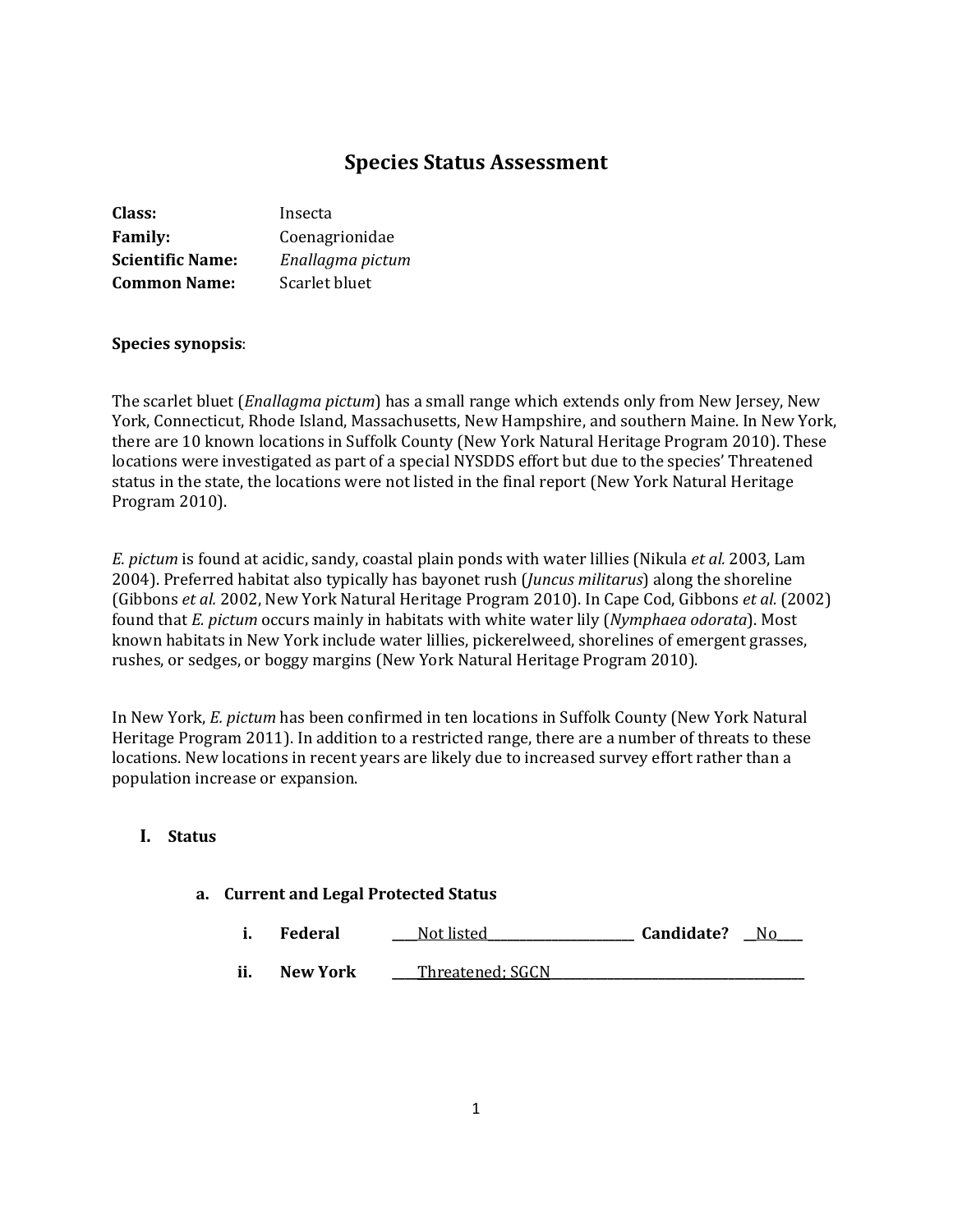# **b. Natural Heritage Program Rank**

- **i. Global \_\_\_\_\_\_\_\_\_**G3**\_\_\_\_\_\_\_\_\_\_\_\_\_\_\_\_\_\_\_\_\_\_\_\_\_\_\_\_\_\_\_\_\_\_\_\_\_\_\_\_\_\_\_\_\_\_\_\_\_\_\_\_\_**
- **ii. New York \_\_\_\_\_\_\_\_\_**S2**\_\_\_\_\_\_\_\_\_\_\_\_\_\_\_ Tracked by NYNHP? \_\_**Yes**\_\_\_\_**

# **Other Rank:**

IUCN Red List— Near threatened

# **Status Discussion:**

White *et al.* (2010) calculated a revised draft S-rank of S2 from S1.

## **II. Abundance and Distribution Trends**

## **a. North America**

| i. Abundance                                                                                    |                                                                      |  |
|-------------------------------------------------------------------------------------------------|----------------------------------------------------------------------|--|
|                                                                                                 |                                                                      |  |
| ii. Distribution:                                                                               |                                                                      |  |
|                                                                                                 | ___ declining ____increasing ________stable ___ <u>X__</u> _ unknown |  |
| Time frame considered: ______ Last assessment 1998 _____________________________<br>b. Regional |                                                                      |  |
|                                                                                                 |                                                                      |  |
| i. Abundance                                                                                    |                                                                      |  |
|                                                                                                 |                                                                      |  |
| ii. Distribution:                                                                               |                                                                      |  |
|                                                                                                 |                                                                      |  |
|                                                                                                 |                                                                      |  |
|                                                                                                 |                                                                      |  |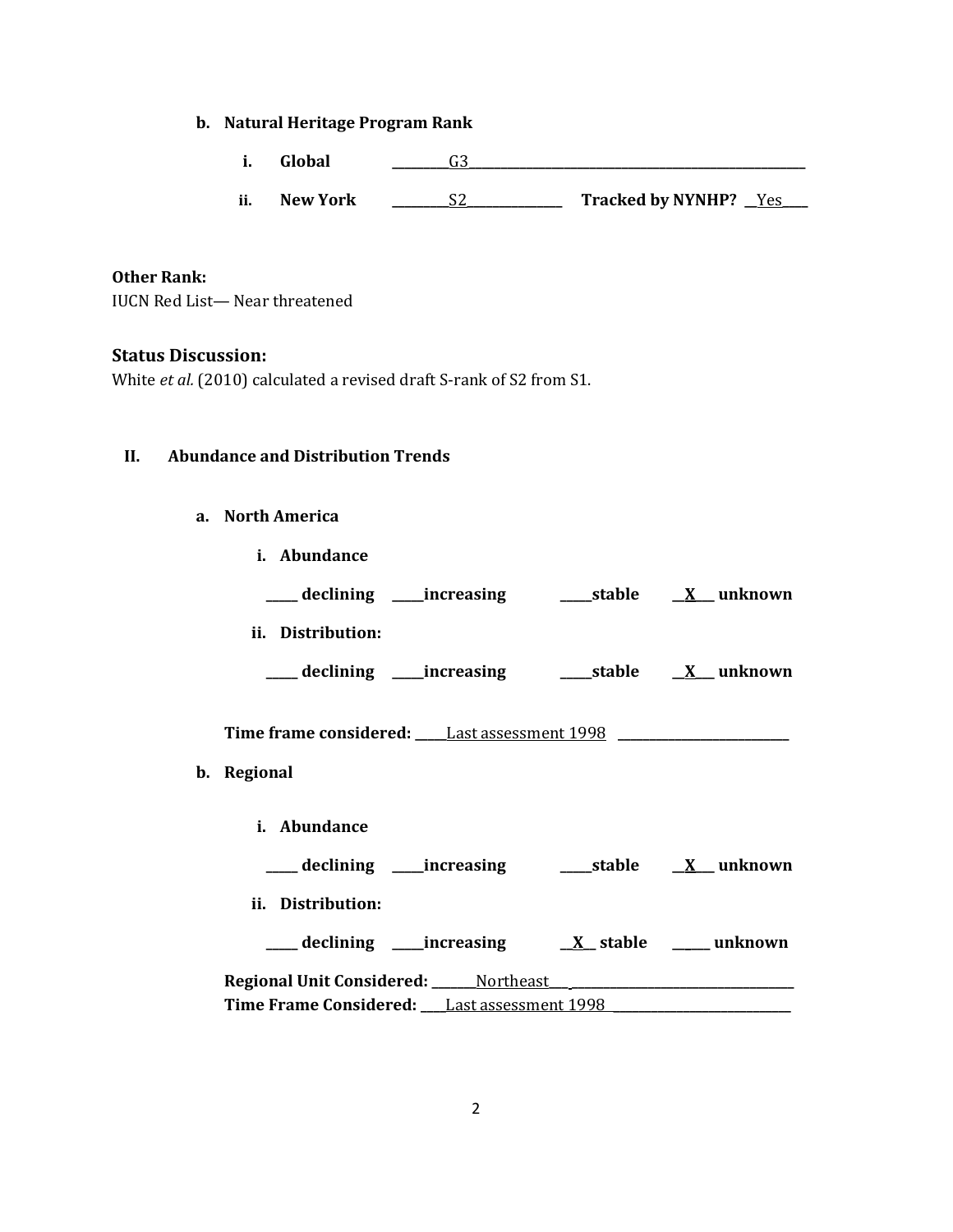**c. Adjacent States and Provinces**

| <b>CONNECTICUT</b>                |                                                                             |  |
|-----------------------------------|-----------------------------------------------------------------------------|--|
| i. Abundance                      | ____ declining ____ increasing ______ stable ___ X__ unknown                |  |
| ii. Distribution:                 | ___ declining ____increasing ______stable _____X__ unknown                  |  |
|                                   |                                                                             |  |
|                                   | MASSACHUSETTS Not Present _________ No data ______                          |  |
| i. Abundance<br>ii. Distribution: |                                                                             |  |
|                                   | ___ declining ____increasing ______stable __ <u>X</u> __unknown             |  |
|                                   |                                                                             |  |
| <b>NEW JERSEY</b>                 |                                                                             |  |
| i. Abundance<br>ii. Distribution: |                                                                             |  |
|                                   | Listing Status: ________________Conservation Concern ________ SGCN? ____Yes |  |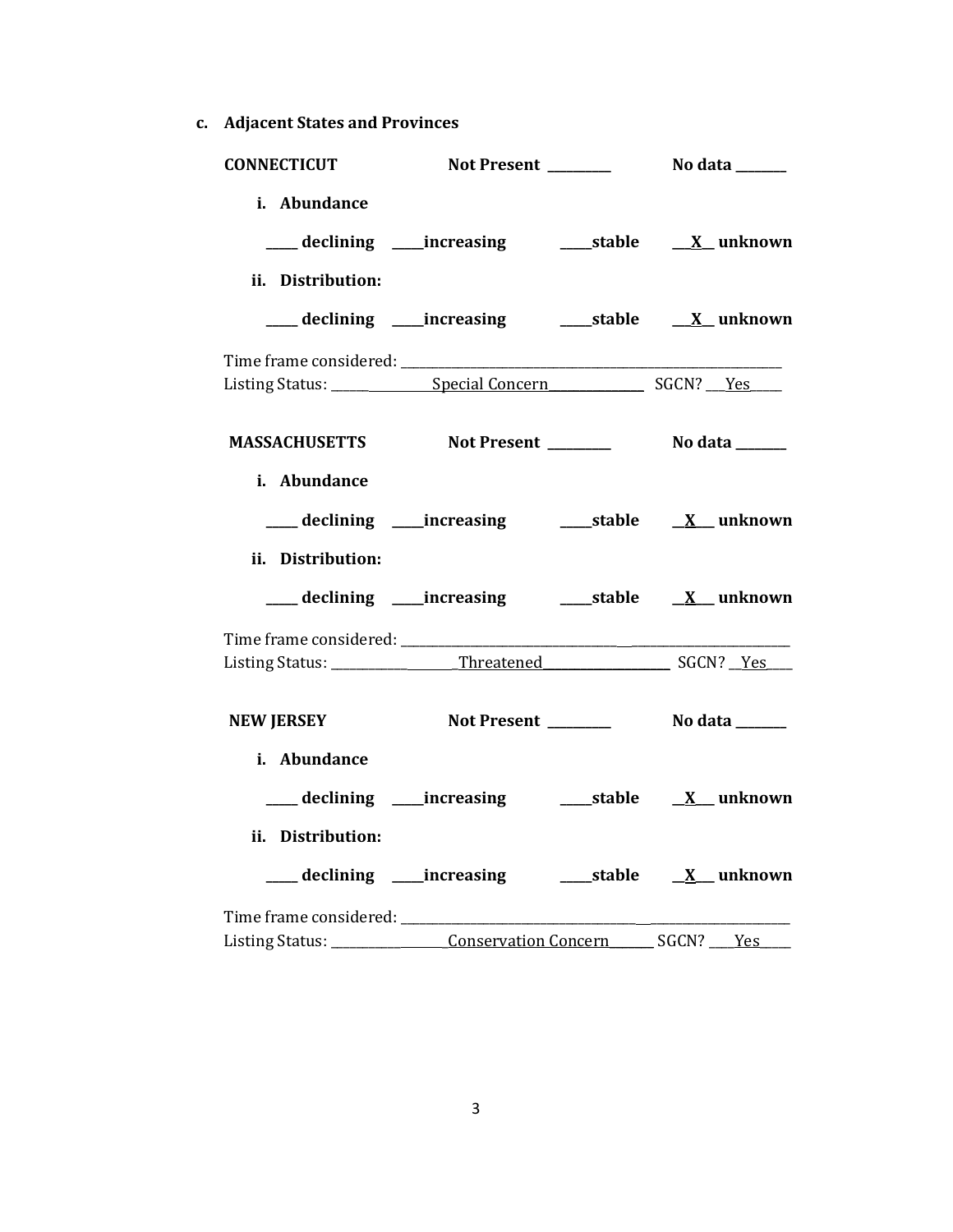| <b>ONTARIO</b>                   | Not Present $X$                       | No data $\_\_\_\_\_\_\_\_\_\_\_\$ |
|----------------------------------|---------------------------------------|-----------------------------------|
| <b>PENNSYLVANIA</b>              | Not Present $X$                       | No data $\frac{1}{2}$             |
| <b>QUEBEC</b>                    | Not Present $\mathbf{X}$ $\mathbf{X}$ | No data $\_\_\_\_\_\_\_\_\_\_\_\$ |
| <b>VERMONT</b>                   | Not Present $X$                       | No data $\_\_\_\_\_\_\_\_\_\_\$   |
| d. NEW YORK                      |                                       | No data ______                    |
| <i>i.</i> Abundance              |                                       |                                   |
|                                  |                                       |                                   |
| ii. Distribution:                |                                       |                                   |
|                                  |                                       |                                   |
| Time frame considered: 2005-2009 |                                       |                                   |

# **Monitoring in New York.**

The New York State Dragonfly and Damselfly Survey (NYSDDS) was conducted from 2005-2009.

# **Trends Discussion:**

Trend information for this species is unknown.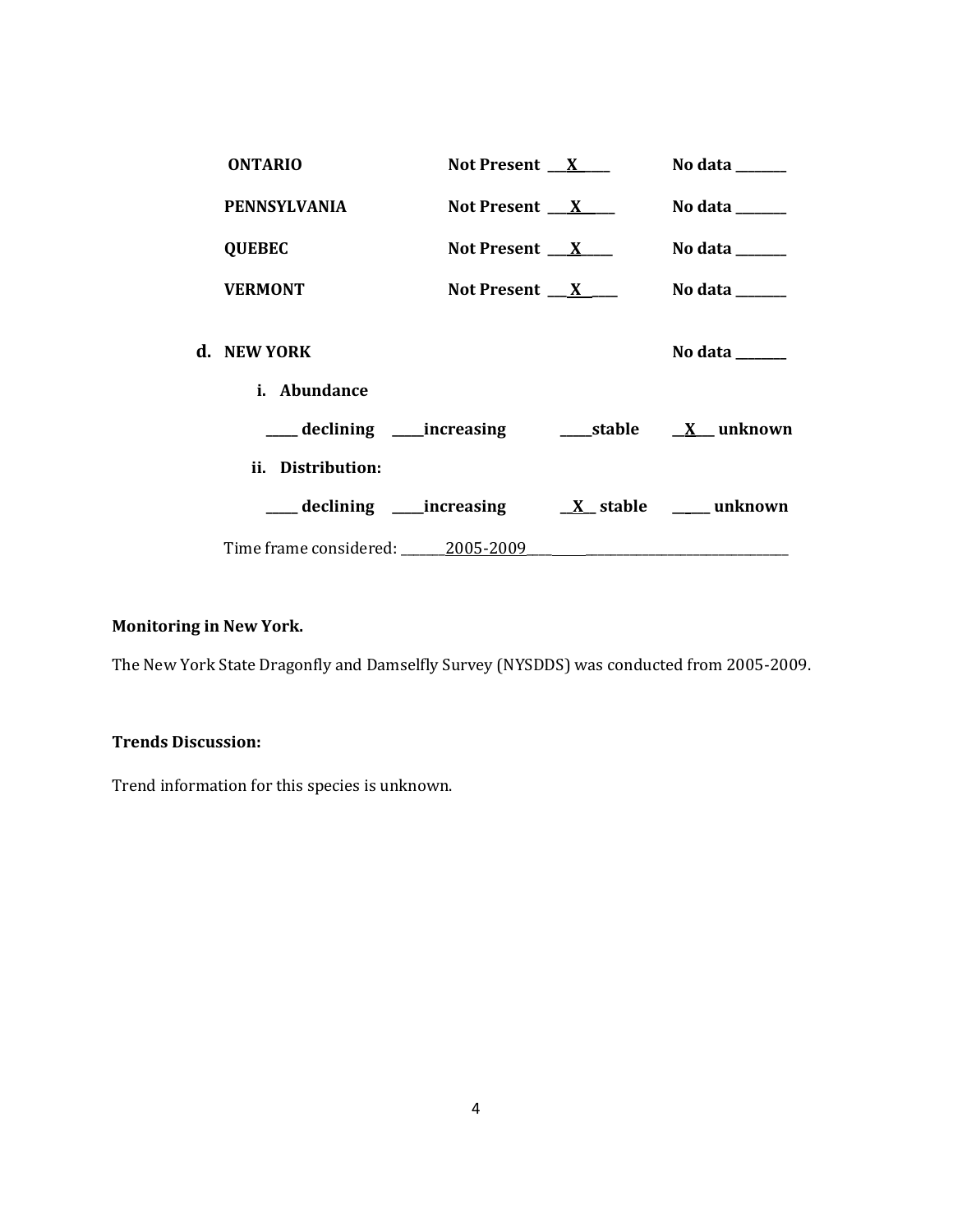

**Figure 1**. Conservation status of the scarlet bluet in North America (NatureServe2012).



Figure 2. Distribution of the scarlet bluet in the United States (Donnelly 2004).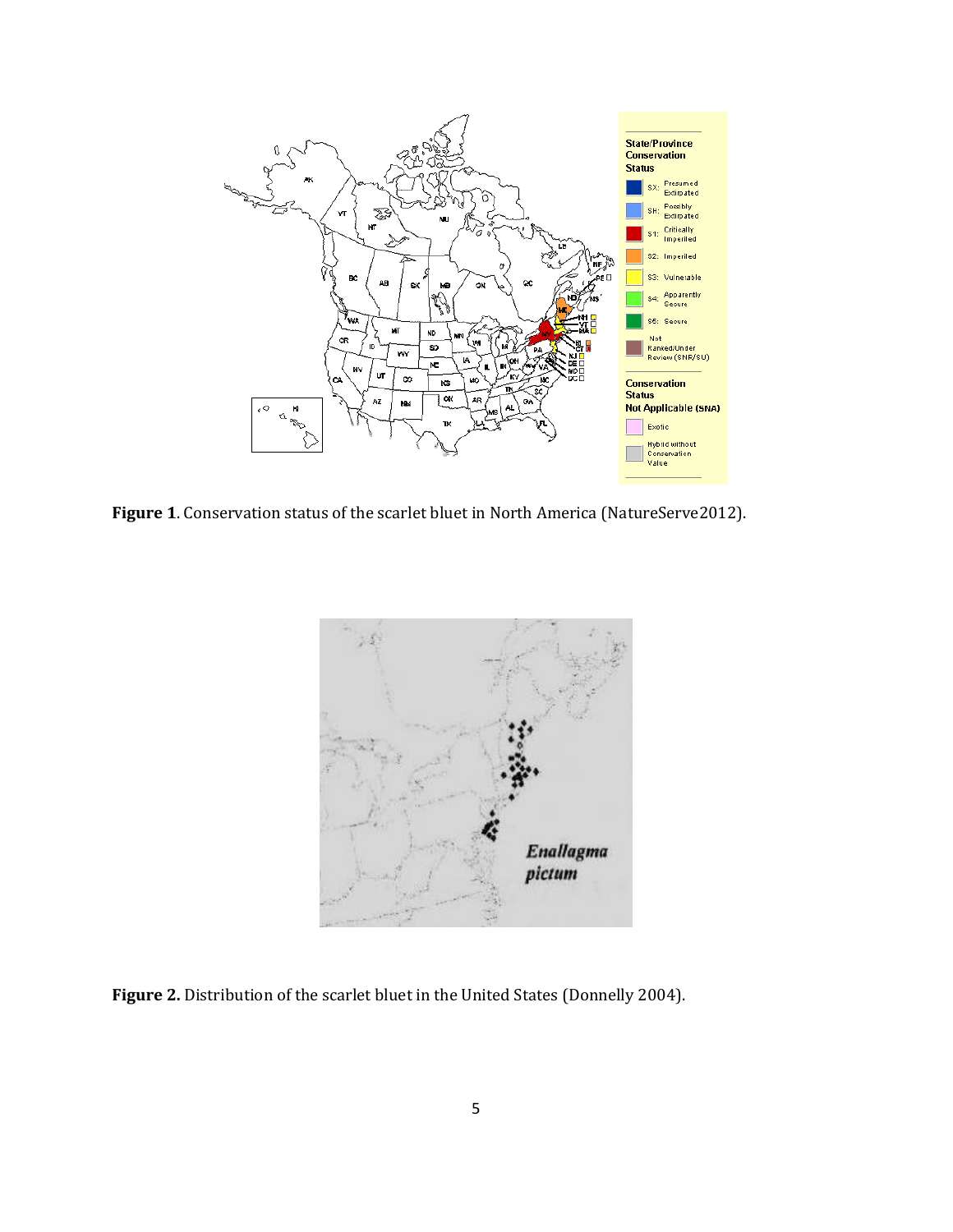

**Figure 3.** Occurrence records of the scarlet bluet in New York (White *et al.* 2010).

# **III. New York Rarity, if known:**

| Historic      | # of Animals | # of Locations | % of State |
|---------------|--------------|----------------|------------|
| prior to 1970 |              |                |            |
| prior to 1980 |              |                |            |
| prior to 1990 |              |                |            |

# **Details of historic occurrence:**

There are no historical occurrence records for this species.

| Current | # of Animals | # of Locations | % of State      |
|---------|--------------|----------------|-----------------|
|         |              |                | $\overline{50}$ |

# **Details of current occurrence:**

From The New York Dragonfly and Damselfly Survey 2005-2009. Number of occurrences obtained from map by White *et al.* 2010.

## **New York's Contribution to Species North American Range:**

**Distribution** (percent of NY where species occurs) **Abundance** (within NY distribution)

| X | $0 - 5%$  | abundant        |
|---|-----------|-----------------|
|   | $6 - 10%$ | common          |
|   | 11-25%    | X fairly common |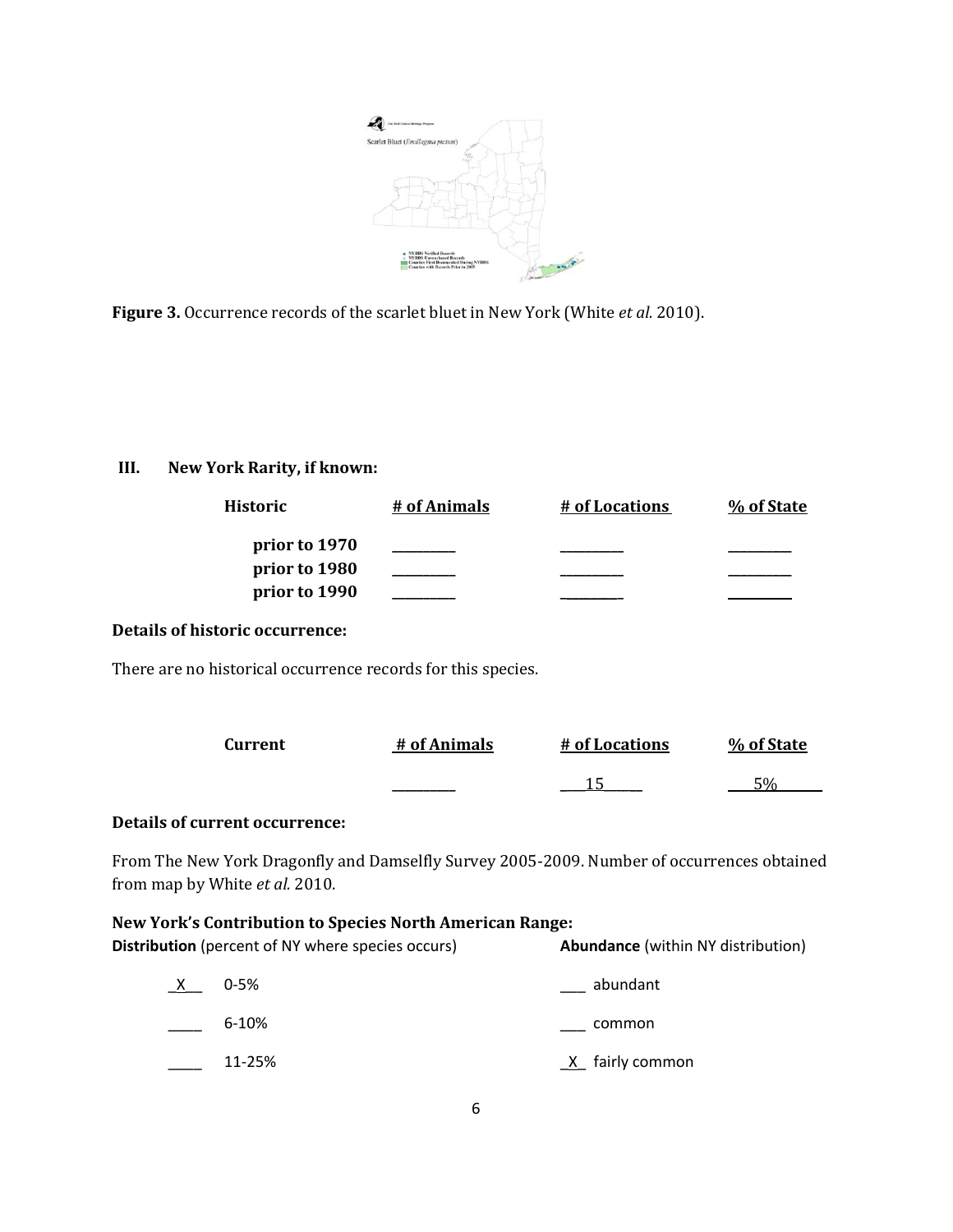| 26-50% |     | uncommon |
|--------|-----|----------|
| >50%   | ___ | rare     |

# **NY's Contribution to North American range**

- $\frac{1}{2}$  0-5%
- $X$  6-10%
- $\frac{11-25\%}{2}$
- $26-50\%$
- $\frac{\ }{\ }$  >50%

# **Classification of New York Range**

 $X$  Core

\_\_\_\_\_ Peripheral

\_\_\_\_\_\_ Disjunct

Distance to core population:

 $N/A$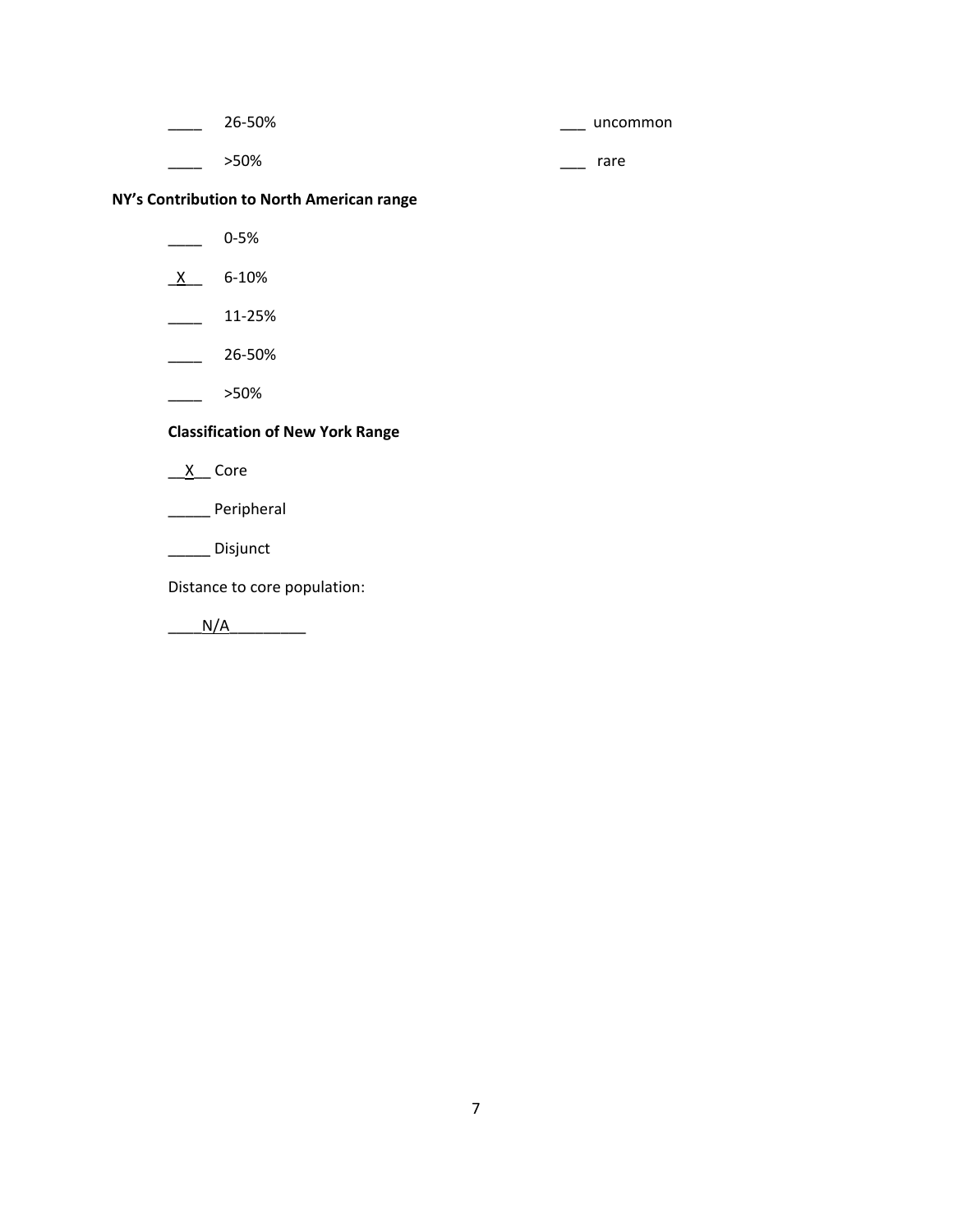#### **Rarity Discussion:**

Population estimates have been made in recent years as part of a special effort during the New York Dragonfly and Damselfly Survey from 2005-2010 (White *et al.* 2010). Of the ten sites where *E. pictum* is known to currently occur, eight sites are estimated to have good or excellent viability (New York Natural Heritage Program 2011). Some sites are in close proximity to each other, and the ten sites may be grouped into five pond complexes. Between 10-100 individuals were estimated in at least one pond from each of these complexes since 2005. Three of the complexes contained at least one pond with over 100 individuals, and there was one pond with over 1,000 individuals estimated in recent years (New York Natural Heritage Program 2011). Recent information on the species prior to 2005 is very limited, with records going back to 1989 at three of the sites. New locations in recent years are likely due to increased survey effort rather than a population increase or expansion and may serve as baseline information to look at future trends.

Recent observations since 1989 have been noted at Suffolk County sites and the species had been observed at one additional historical location prior to 1913 (New York Natural Heritage Program 2011). Observations are fairly recent and long-term trends are unclear.

### **IV. Primary Habitat or Community Type:**

1. Estuarine, acidic coastal plain pond, sandy bottom

### **Habitat or Community Type Trend in New York:**

| Declining<br>$\mathbf{X}$              | <b>Stable</b> | Increasing | Unknown |
|----------------------------------------|---------------|------------|---------|
| Time frame of decline/increase: ______ |               |            |         |
| <b>Habitat Specialist?</b>             |               | - Yes<br>X | No      |
| <b>Indicator Species?</b>              |               | <b>Yes</b> | No      |

### **Habitat Discussion:**

*E. pictum* is found at acidic, sandy, coastal plain ponds with water lillies (Nikula *et al.* 2003, Lam 2004). Preferred habitat also typically has bayonet rush (*Juncus militarus*) along the shoreline (Gibbons *et al.* 2002, New York Natural Heritage Program 2010). In Cape Cod, Gibbons *et al.* (2002) found that *E. pictum* occurs mainly in habitats with white water lily (*Nymphaea odorata*). Most known habitats in New York include water lillies, pickerelweed, shorelines of emergent grasses, rushes, or sedges, or boggy margins (New York Natural Heritage Program 2010).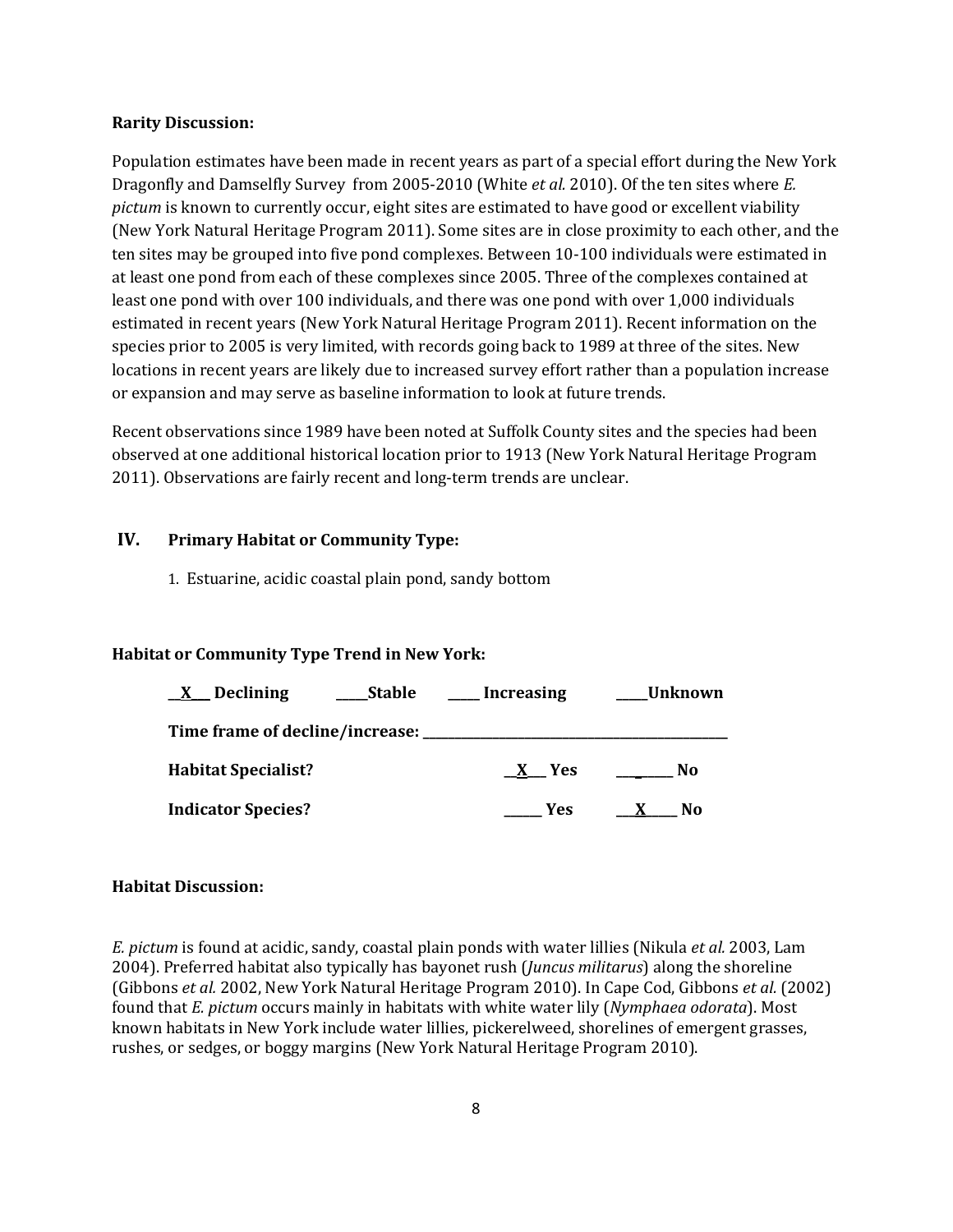- **V. New York Species Demographics and Life History**
	- **\_\_X\_\_\_ Breeder in New York**
		- **\_\_X\_\_\_ Summer Resident**
		- **\_\_\_\_\_ Winter Resident**
		- **\_\_\_\_\_ Anadromous**

**\_\_\_\_\_ Non-breeder in New York**

- **\_\_\_\_\_ Summer Resident**
- **\_\_\_\_\_ Winter Resident**
- **\_\_\_\_\_ Catadromous**
- **\_\_\_\_\_ Migratory only**
- **\_\_\_\_\_Unknown**

## **Species Demographics and Life History Discussion:**

*E. pictum* is active throughout the day. Males are often found in the shade of leaning sedge stems during hot midday. Most perch on sedge stems but also on lily pads. They often form tandem pairs in the afternoon. Nymphs feed on aquatic invertebrate; adults feed on flying insects (Paulson 2011).

The species has a flight season from mid-May through mid-September. Most records were documented in New York in mid-July before and during the NYDDS and it is known to fly in the state from 17 June through 27 July (Donnelly 1999, NYNHP 2010). Flight dates in New Jersey are longer, from mid-May to mid-September and at their northern range extent in Maine, scarlet bluets are known to fly from early July to late August (Brunelle and Maynadier 2005, Bangma and Barlow 2010).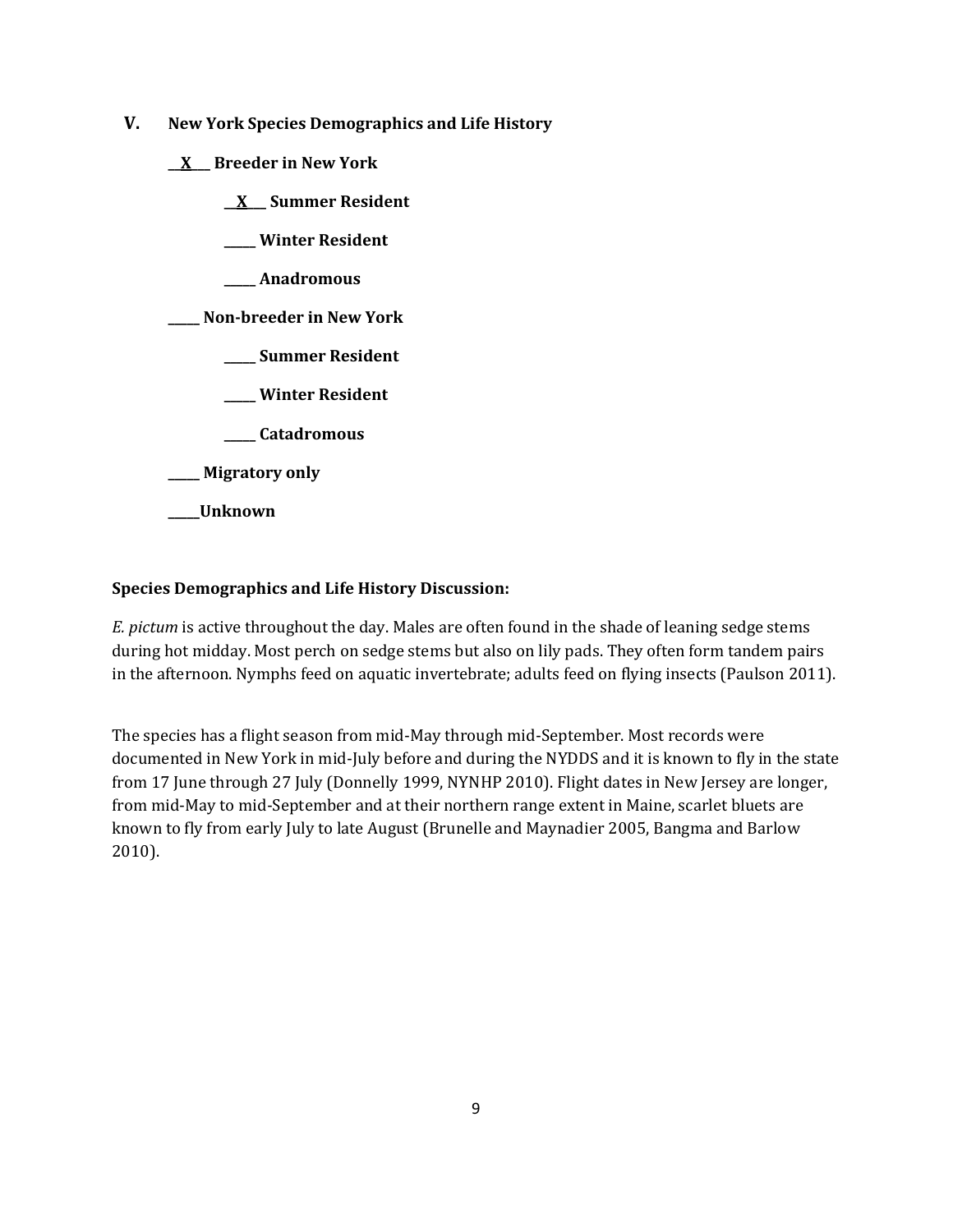# **VI. Threats:**

Threats to *E. pictum* at Long Island sites include residential development and the resulting groundwater withdrawal, as well as invasive species such as *Phragmites* on pond shores which crowd out native emergent rushes and floating plans that are required for successful reproduction (New York Natural Heritage Program 2010). According to the Massachusetts NHESP (2003), maintaining natural habitats in the upland areas surrounding the ponds is essential to this species' conservation, as newly emerged adults use these areas as refuge for maturing, roosting, and feeding.

Any activity which might lead to water contamination or the alteration of natural hydrology could impact *E. pictum* populations (NYS DEC 2005). Such threats might include roadway and agricultural run-off, ditching and filling, eutrophication and nutrient loading from fertilizers, herbicides, and septic systems, changes in dissolved oxygen content, and development near their habitats (NYS DEC 2005). Groundwater withdrawal is a potential threat in lentic habitats on Long Island, as are invasive plant species replacing native plants like white water lily, which are essential to *E. pictum* for oviposition (New York Natural Heritage Program 2011). The introduction of grass carp is also a threat to coastal plain ponds on Long Island. In addition, both emergence rates and/or species ranges may shift for odonate species as a result of climate change (Kalkman *et al.* 2008).

### **Are there regulatory mechanisms that protect the species or its habitat in New York?**



The scarlet bluet is listed as a threatened species in New York and is protected by Environmental Conservation Law (ECL) section 11-0535 and the New York Code of Rules and Regulations (6 NYCRR Part 182). A permit is required for any proposed project that may result in a take of a species listed as Threatened or Endangered, including, but not limited to, actions that may kill or harm individual animals or result in the adverse modification, degradation or destruction of habitat occupied by the listed species.

Article 15 of Environmental Conservation Law provides protection of rivers, streams, lakes and ponds through the Protection of Waters Program. The Tidal Wetlands Act provides protection for all tidal wetlands under Article 25 of the NYS Conservation Law.

# **Describe knowledge of management/conservation actions that are needed for recovery/conservation, or to eliminate, minimize, or compensate for the identified threats:**

Any efforts to reduce roadway and agricultural run-off, eutrophication, development of upland borders to ponds and resulting increased groundwater withdrawal, invasive plant and animal species, trampling of vegetation from recreation, and ditching and filling activities should be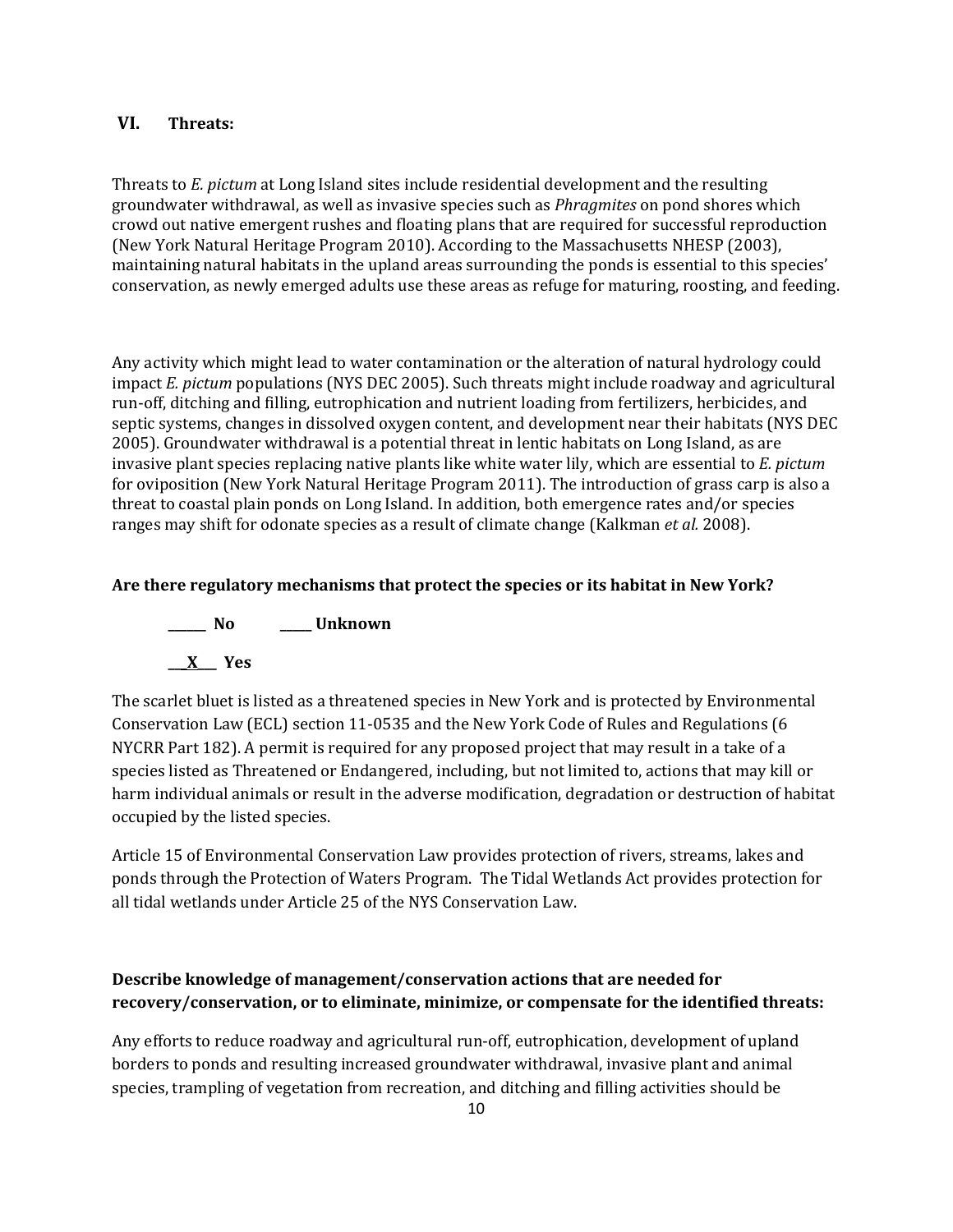considered when managing for this species (NYS DEC 2005, White *et al.* 2010). Maintenance or restoration of native shoreline vegetation and surrounding upland habitat will benefit this species, as females require native emergent vegetation for successful reproduction and spend much of their time in upland habitats away from the breeding pond (Gibbons *et al.* 2002, White *et al.* 2010). Many of the known sites on Long Island are located within or on preserves or protected lands, but the above listed threats might be present on adjacent lands.

Further monitoring is needed to define the extent of populations of *E. pictum* in New York. In addition, research is required to understand the habitat requirements and threats to this species. A recovery plan for the species should be developed and appropriate management guidelines should be adopted for its persistence in known locations (NYS DEC 2005).

| <b>Conservation Actions</b>      |                                                |  |
|----------------------------------|------------------------------------------------|--|
| Action<br><b>Action Category</b> |                                                |  |
| <b>Education and Awareness</b>   | Awareness & Communications                     |  |
| Land/Water Protection            | Site/Area Protection                           |  |
| Land/Water Protection            | Resource/Habitat Protection                    |  |
| Land/Water Management            | Site/Area Management                           |  |
| Land/Water Management            | Invasive/Problematic Species Control           |  |
| Land/Water Management            | <b>Habitat and Natural Process Restoration</b> |  |

Conservation actions following IUCN taxonomy are categorized in the table.

The Comprehensive Wildlife Conservation Strategy (NYSDEC 2005) includes recommendations for the following actions for odonates of coastal lakes and ponds, and in particular for the scarlet bluet.

### **Educational signs:**

Educate the public not to introduce fish into historically fishless coastal plain ponds or new species of fish into coastal plain ponds where the species did not historically occur.

#### **Habitat management:**

- Reduce or eliminate detrimental ATV use in and around coastal plain ponds supporting state threatened damselflies.
- Where possible, remove introduced fish or other aquatic animals that may be detrimental to odonate populations through excessive predation on larvae.
- Where possible, remove invasive, non-native plants from ponds and adjacent uplands that may significantly impact larval and adult odonate survival and reproduction.

## **Habitat monitoring:**

Identify existing and potential locations of public water supply wells and ensure that present and future water withdrawals will not alter the normal range of variation of ground and pond water elevation.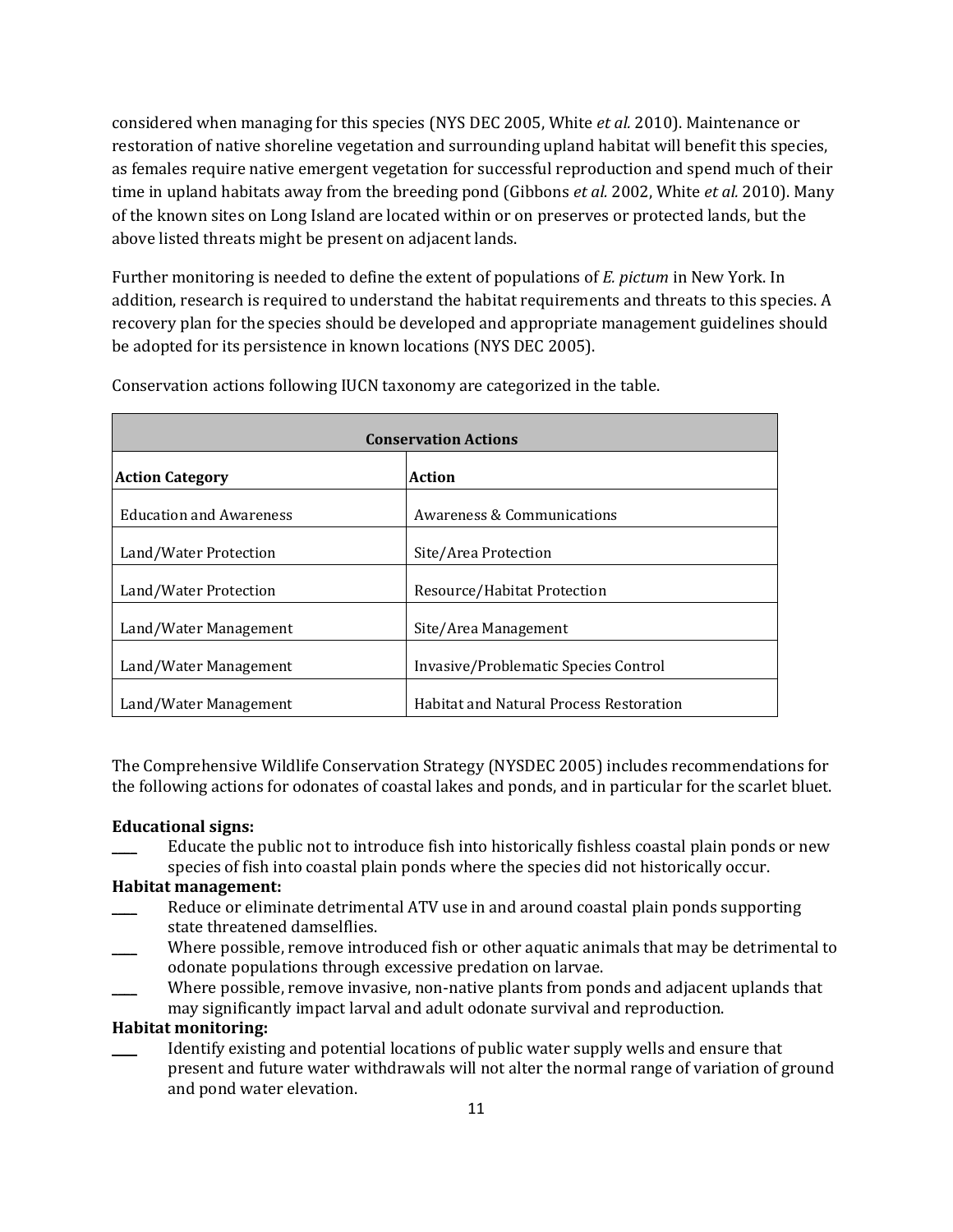- Support and encourage habitat monitoring efforts that would complete the baseline assessment of habitat quality and threats.
- Identify existing and potential sources of invasive species (including fish).
- \_\_\_\_ Compile existing baseline data on habitat quality and threats. Include pond water quality (pH, conductivity, nutrients, toxins), pond hydrographs (fluctuations in water level with time), presence of fish, presence of characteristic native plants and invasive species, history of ATV use, history of pesticide spraying for mosquito control, extent of upland habitat around each pond.

## **Habitat research:**

- Support and encourage research that would increase knowledge of the impact of poorly known threats to odonates (e.g. water quality degradation, atmospheric deposition, invasive species, pesticide spraying).
- Support and encourage research projects that will help define preferred habitat in order to guide future monitoring, restoration and habitat protection efforts. Include both pond and adiacent upland habitats.

#### **Habitat restoration:**

- Wherever possible, fill in non-natural, deep water-retaining holes in coastal plain ponds. \_\_\_\_ Identify existing and potential sources of nutrients, toxins, and other chemicals originating
- from human activities and reduce/eliminate/prevent these where possible.

# **Modify regulation:**

- \_\_\_\_ Ensure that aerial pesticide spraying does not occur over or in close proximity to ponds and adjacent uplands that support these state listed damselflies during the period of adult emergence and flight.
- Modify regulations to provide expanded protection for uplands adjacent to coastal plain ponds that support state threatened damselflies.

## **Population monitoring::**

\_\_\_\_ Conduct surveys to obtain repeatable, relative abundance estimates for these species at known sites and newly discovered sites where access permission to conduct surveys is obtained (as indicated in the State Wildlife Grant Odonate Inventory Project).

### **Statewide baseline survey:**

\_\_\_\_ Conduct surveys for these species at potential sites throughout the state (expected range for these species is Long Island and Lower New England ecoregion, possibly Westchester County only). These species are known from fewer than 10 locations in the state, but new populations probably remain to be discovered for all of the species. A currently approved, but not yet begun State Wildlife Grant Statewide Odonate Inventory Project will utilize volunteers, Natural Heritage Program and other staff to conduct these surveys.

### **VII. References**

- Bangma J. & Barlow A. 2010. NJODES; The dragonflies and damselflies of New Jersey [web application] <http://www.njodes.com/Speciesaccts/species.asp>. Accessed 6 July 2012.
- Barlow A. E., D.M. Golden, and J.Bangma. 2009. Field Guide to Dragonflies and Damselflies of NJ. NJ Department of Environmental Protection Division of Fish & Wildlife.
- Brunelle, P. M. and P. G. deMaynadier. 2005. The Maine damselfly and dragonfly survey. A final report. A report prepared for Maine Department of Inland Fisheries and Wildife (MDIFW).